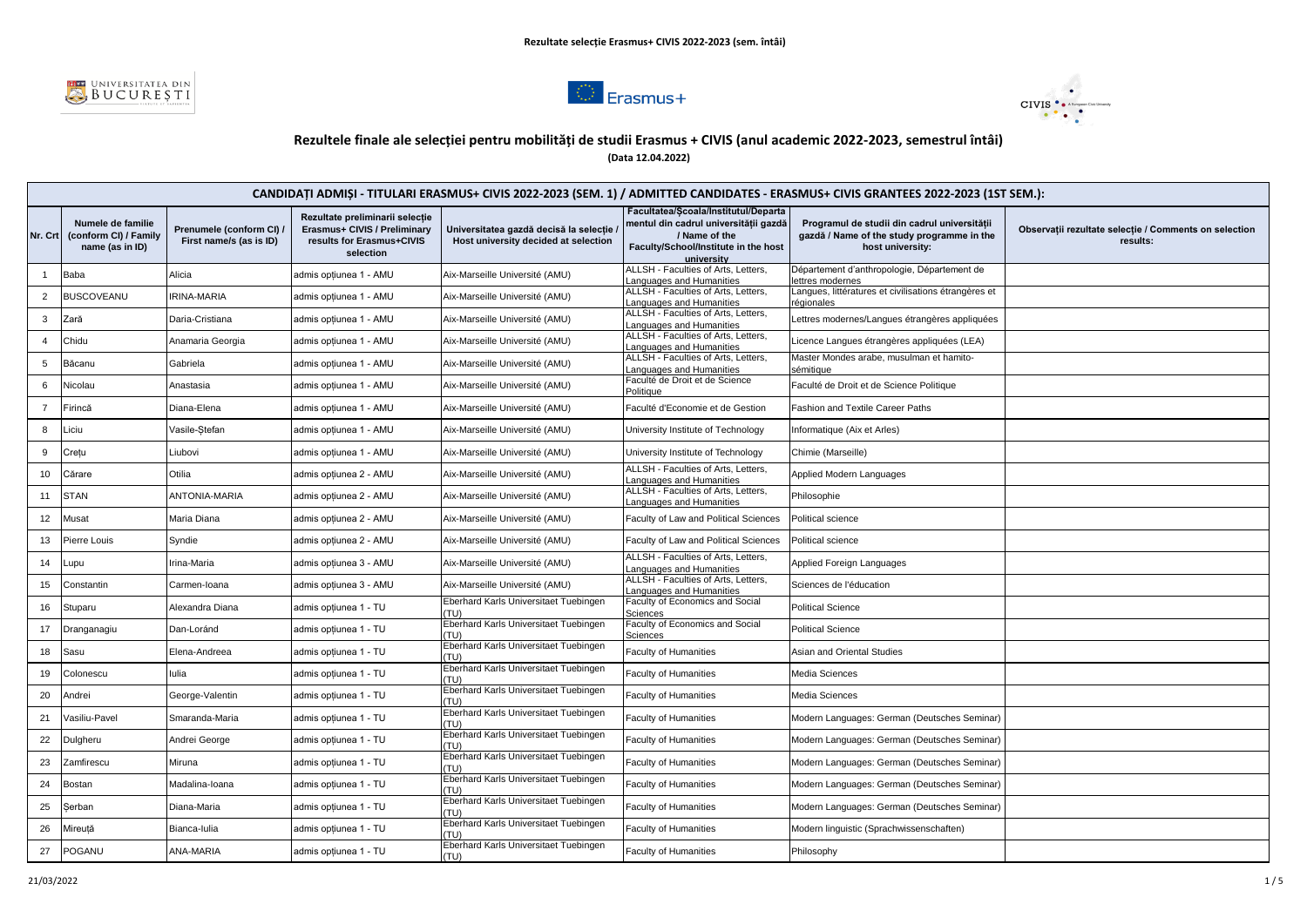| 28 | Podea            | Alexandra         | admis opțiunea 1 - TU   | Eberhard Karls Universitaet Tuebingen<br>(TU)        | <b>Faculty of Humanities</b>                                                   | Philosophy                                     |                                                                                 |
|----|------------------|-------------------|-------------------------|------------------------------------------------------|--------------------------------------------------------------------------------|------------------------------------------------|---------------------------------------------------------------------------------|
| 29 | Voinea           | Bianca            | admis opțiunea 1 - TU   | Eberhard Karls Universitaet Tuebingen<br>(T  )       | <b>Faculty of Humanities</b>                                                   | Philosophy                                     |                                                                                 |
| 30 | lanc             | Octavian          | admis opțiunea 1 - TU   | Eberhard Karls Universitaet Tuebingen<br>(TU)        | Faculty of Science                                                             | Physics                                        |                                                                                 |
| 31 | Bundă            | Maria             | admis opțiunea 2 - TU   | Eberhard Karls Universitaet Tuebingen<br>(TU)        | <b>Faculty of Humanities</b>                                                   | Art History                                    |                                                                                 |
| 32 | Ghita            | Miruna Maria      | admis opțiunea 3 - TU   | Eberhard Karls Universitaet Tuebingen<br>(T  )       | Faculty of Science                                                             | Chemistry                                      | pentru optiunea 1 sunt necesare 90 ECTS obtinute anterior în<br>domeniul chimie |
| 33 | Roic             | Denisa-Sabrina    | admis opțiunea 1 - NKUA | National Kapodistrian University of Athens<br>(NKUA) | School of Economics and Political<br>Science, Department of Political          | Political Sciences and Civics                  |                                                                                 |
| 34 | Podaru           | Maria-Elisa       | admis opțiunea 1 - NKUA | National Kapodistrian University of Athens<br>(NKUA) | School of Economics and Political<br>ciences, Department of                    | Journalism and Information                     |                                                                                 |
| 35 | Bratu            | Carina-Maria      | admis opțiunea 1 - NKUA | National Kapodistrian University of Athens<br>NKUA)  | School of Economics and Political<br>Sciences, Department of Economics         | Departament of Economics                       |                                                                                 |
| 36 | _upu             | Bianca-Georigiana | admis opțiunea 1 - NKUA | National Kapodistrian University of Athens<br>NKUA)  | School of Education, Department of<br>Early Childhood Education                | <b>Special Education</b>                       |                                                                                 |
| 37 | Ciofu            | Oana-Catalina     | admis opțiunea 1 - NKUA | National Kapodistrian University of Athens<br>(NKUA) | School of Law                                                                  | Law                                            |                                                                                 |
| 38 | Jngureanu        | Alis              | admis opțiunea 1 - NKUA | National Kapodistrian University of Athens<br>NKUA)  | School of Philosophy, Department of<br>listory and Archaeology                 | History and archaeology                        |                                                                                 |
| 39 | Flesner          | Ilinca-Simona     | admis opțiunea 1 - NKUA | National Kapodistrian University of Athens<br>(NKUA) | School of Philosophy, Department of<br>Psychology                              | Psychology                                     |                                                                                 |
| 40 | Enache           | Ana-Maria         | admis opțiunea 1 - NKUA | National Kapodistrian University of Athens<br>'NKUA) | School of Philosophy, Department of<br>sycholog                                | Psychology                                     |                                                                                 |
| 41 | Andriesei        | Bianca-Mihaela    | admis opțiunea 1 - NKUA | National Kapodistrian University of Athens<br>NKUA)  | School of Sciences, Department of<br>hemistry                                  | Chemistry                                      |                                                                                 |
| 42 | Vanescu          | Ana               | admis opțiunea 1 - NKUA | National Kapodistrian University of Athens<br>NKUA)  | School of Sciences, Department of<br>hemistry:                                 | Chemistry                                      |                                                                                 |
| 43 | Dolis            | loan              | admis opțiunea 1 - NKUA | National Kapodistrian University of Athens<br>(NKUA) | School of Theology, Department of<br>`heolog\                                  | Religion and Theology                          |                                                                                 |
| 44 | Vasile           | Edward-Mihai      | admis opțiunea 2 - NKUA | National Kapodistrian University of Athens<br>(NKUA) | School of Philosophy, Department of<br>nglish Language and Literature          | Department of English Language and Literature  | candidatul nu are certificat de limba suedeză, necesar pentru<br>pptiunea 1     |
| 45 | Petrescu         | Iuliana-Diana     | admis opțiunea 2 - NKUA | National Kapodistrian University of Athens<br>(NKUA) | School of Philosophy, Department of                                            | Philosophy                                     |                                                                                 |
|    |                  |                   |                         |                                                      |                                                                                |                                                |                                                                                 |
| 46 | Costache         | Laura-Mihaela     | admis opțiunea 2 - NKUA | National Kapodistrian University of Athens           | hilosophy<br>School of Sciences, Department of                                 | Chemistry                                      | pentru optiunea 1 sunt necesare 90 ECTS obtinute anterior în                    |
| 47 | Suchiu           | Stefania-Alexia   | admis opțiunea 3 - NKUA | (NKUA)<br>National Kapodistrian University of Athens | Chemistry<br>School of Economics and Political                                 | <b>Political Science</b>                       | domeniul chimie                                                                 |
| 48 | Ceolpan          | Maria             | admis opțiunea 3 - NKUA | (NKUA)<br>National Kapodistrian University of Athens | <b>Science, Department of Political</b><br>School of Philosophy, Department of | Philosophy                                     | candidata nu are cunoștințe de limba franceză dovedite cu                       |
| 49 | Matache          | Cristina-Mihaela  | admis opțiunea 1 - SUR  | (NKUA)<br>Sapienza Universita di Roma (SUR)          | Philosophy<br>Economics                                                        | 0311 (Economics)                               | atestat - pentru opțiunea 2                                                     |
| 50 | Cucu-Oancea      | Ana-Ileana        | admis opțiunea 1 - SUR  | Sapienza Universita di Roma (SUR)                    | <b>Faculty of Humanities</b>                                                   | 022 (Humanities - except languages)            |                                                                                 |
| 51 | Berladean        | Victoria          | admis opțiunea 1 - SUR  | Sapienza Universita di Roma (SUR)                    | <b>Faculty of Humanities</b>                                                   | 022 (Humanities - except languages)            |                                                                                 |
| 52 | <b>TIME</b>      | LAURA-ALEXANDRA   | admis opțiunea 1 - SUR  | Sapienza Universita di Roma (SUR)                    | <b>Faculty of Humanities</b>                                                   | 023 (languages)                                |                                                                                 |
| 53 | Racoviteanu      | Beatrice          | admis opțiunea 1 - SUR  | Sapienza Universita di Roma (SUR)                    | <b>Faculty of Humanities</b>                                                   | 023 (languages)                                |                                                                                 |
| 54 | Bordei           | Paula-Diana       | admis opțiunea 1 - SUR  | Sapienza Universita di Roma (SUR)                    | <b>Faculty of Humanities</b>                                                   | 023 (languages)                                |                                                                                 |
| 55 | <b>PĂTRÂNJEL</b> | DAVID-GEORGE      | admis opțiunea 1 - SUR  | Sapienza Universita di Roma (SUR)                    | aculty of Information Engineering,                                             | 06 (Information and Communication Technology)  |                                                                                 |
| 56 | Sugeac           | Andrei            | admis opțiunea 1 - SUR  | Sapienza Universita di Roma (SUR)                    | omputer Science, and Statistics<br>aculty of Information Engineering,          | 061 (Information and Communication Technology) |                                                                                 |
| 57 | Dijmărescu       | Daniel            | admis opțiunea 1 - SUR  | Sapienza Universita di Roma (SUR)                    | <b>Computer Science, and Statistics</b><br>Faculty of Law                      | 0421 (Law)                                     |                                                                                 |
| 58 | Nichita          | Teodora           | admis opțiunea 1 - SUR  | Sapienza Universita di Roma (SUR)                    | Faculty of Law                                                                 | 0421 (Law)                                     |                                                                                 |
| 59 | Tufeanu          | Daria-Elena       | admis opțiunea 1 - SUR  | Sapienza Universita di Roma (SUR)                    | Faculty of Mathematical, Physical and<br>Natural Studies                       | 0521 (Environmental sciences)                  |                                                                                 |
| 60 | Tameş            | Ioana-Irina       | admis opțiunea 1 - SUR  | Sapienza Universita di Roma (SUR)                    | aculty of Mathematical, Physical and<br><b>Vatural Studies</b>                 | 0531 (Chemistry)                               |                                                                                 |
| 61 | Badea            | Alexandra-Eliana  | admis opțiunea 1 - SUR  | Sapienza Universita di Roma (SUR)                    | Faculty of Mathematical, Physical and<br><b>Vatural Studies</b>                | 0551 (Biology)                                 |                                                                                 |
| 62 | Broscăuceanu     | Maria             | admis opțiunea 1 - SUR  | Sapienza Universita di Roma (SUR)                    | Medicine and Psychology                                                        | 0313 (Psychology)                              |                                                                                 |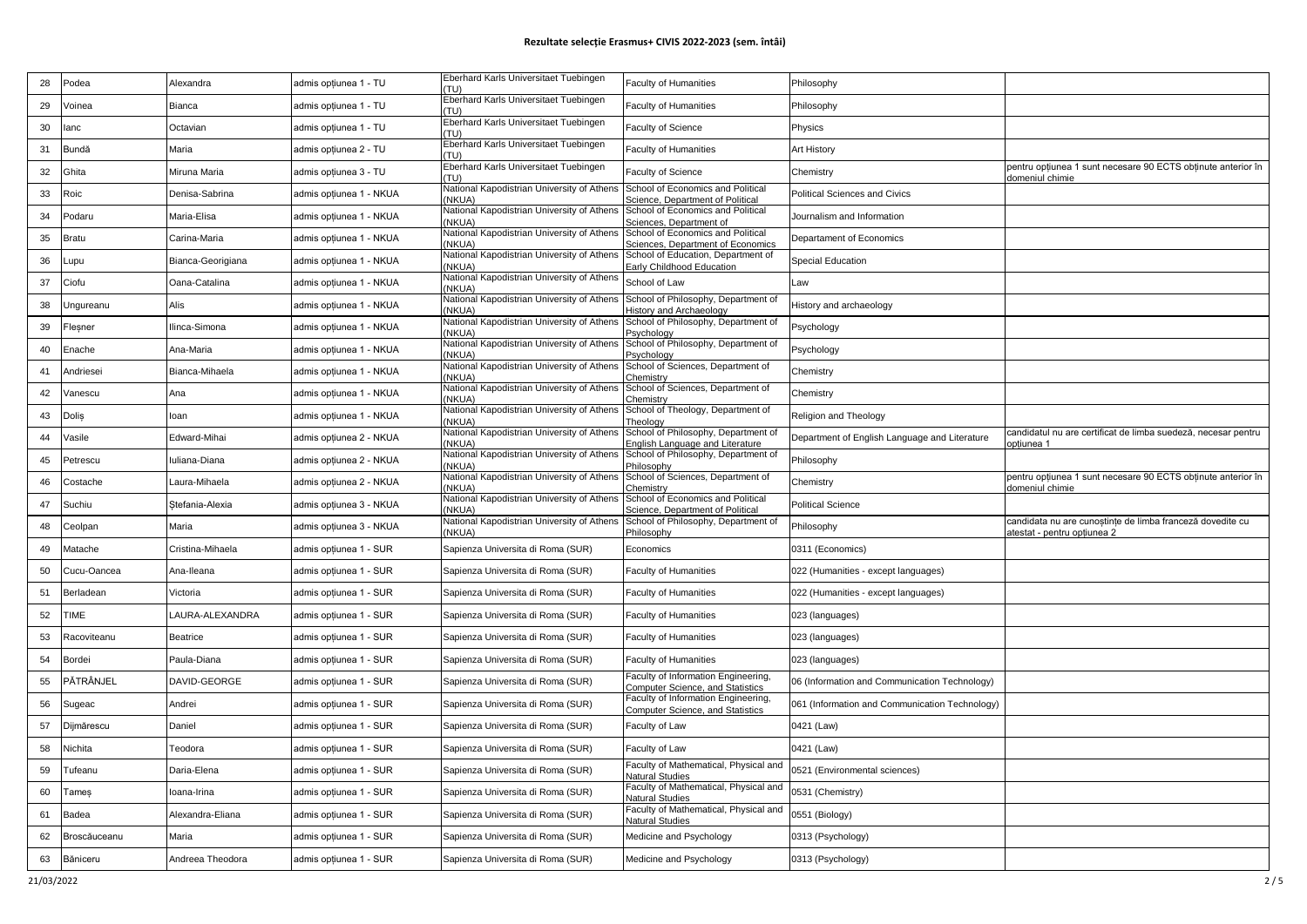| 64 | Năstase       | Andreea-Ligia          | admis opțiunea 1 - SUR | Sapienza Universita di Roma (SUR)    | Political Science, Sociology and<br><b>Communication Sciences</b> | 0310 (Social and Behavioural Sciences)                                                  |                                                                                                           |
|----|---------------|------------------------|------------------------|--------------------------------------|-------------------------------------------------------------------|-----------------------------------------------------------------------------------------|-----------------------------------------------------------------------------------------------------------|
| 65 | Taragan       | Lorena-Elena           | admis opțiunea 1 - SUR | Sapienza Universita di Roma (SUR)    | Political Science, Sociology and<br><b>Communication Sciences</b> | 0312 (Political Sciences and civics)                                                    |                                                                                                           |
| 66 | Roșu-Dima     | Ana-Maria              | admis opțiunea 1 - SUR | Sapienza Universita di Roma (SUR)    | Political Science, Sociology and<br>Communication Sciences        | 032 (Journalism and information)                                                        |                                                                                                           |
| 67 | Coropca       | Diana Andreea          | admis opțiunea 1 - SUR | Sapienza Universita di Roma (SUR)    | Political Science, Sociology and<br><b>Communication Sciences</b> | 032 (Journalism and information)                                                        |                                                                                                           |
| 68 | Andreescu     | Alexandra              | admis opțiunea 2 - SUR | Sapienza Universita di Roma (SUR)    | Political Science, Sociology and<br><b>Communication Sciences</b> | 0314 (Sociology and Cultural studies)                                                   |                                                                                                           |
| 69 | Ciobanu       | Robert-Gabriel         | admis opțiunea 1 - SUR | Sapienza Universita di Roma (SUR)    | Faculty of Economics                                              | 0311 (Economics)                                                                        |                                                                                                           |
| 70 | Ghemes        | <b>Eduard lustian</b>  | admis opțiunea 1 - SU  | Stockholm University (SU)            | <b>Biology Section</b>                                            | Departament of Biology Education (BIG)                                                  |                                                                                                           |
| 71 | Datcu         | Marta-Teodora          | admis opțiunea 1 - SU  | Stockholm University (SU)            | Department of Law                                                 | Law                                                                                     |                                                                                                           |
| 72 | Jalal         | Muhammad Ali           | admis opțiunea 1 - SU  | Stockholm University (SU)            | <b>Faculty of Humanities</b>                                      | Department of Asian and Middle Eastern Studies                                          |                                                                                                           |
| 73 | Nancu         | Adriana-Georgiana      | admis opțiunea 1 - SU  | Stockholm University (SU)            | <b>Faculty of Humanities</b>                                      | Department of Culture and Aesthetics                                                    |                                                                                                           |
| 74 | Popescu       | Alexia-Georgiana       | admis opțiunea 1 - SU  | Stockholm University (SU)            | <b>Faculty of Humanities</b>                                      | Department of English                                                                   |                                                                                                           |
| 75 | Mantarlian    | Simona                 | admis opțiunea 1 - SU  | Stockholm University (SU)            | <b>Faculty of Humanities</b>                                      | Department of Ethnology, History of Religions and<br>Gender Studies                     |                                                                                                           |
| 76 | Neacșu        | Ana-Maria-Nicoleta     | admis opțiunea 1 - SU  | Stockholm University (SU)            | <b>Faculty of Humanities</b>                                      | Department of Media Studies                                                             |                                                                                                           |
| 77 | Ciovică       | <b>Bianca Cristina</b> | admis opțiunea 1 - SU  | Stockholm University (SU)            | <b>Faculty of Social Sciences</b>                                 | Department of Child and Youth Studies                                                   |                                                                                                           |
| 78 | Florea        | Maria-Alexandra        | admis opțiunea 1 - SU  | Stockholm University (SU)            | <b>Faculty of Social Sciences</b>                                 | Department of Computer and Systems Sciences                                             |                                                                                                           |
| 79 | Brâncoveanu   | Anca-Maria             | admis opțiunea 1 - SU  | Stockholm University (SU)            | <b>Faculty of Social Sciences</b>                                 | Department of Computer and Systems Sciences                                             |                                                                                                           |
| 80 | Popa          | Adriana                | admis opțiunea 1 - SU  | Stockholm University (SU)            | <b>Faculty of Social Sciences</b>                                 | Department of Education                                                                 |                                                                                                           |
| 81 | Raportaru     | Ioana Irena            | admis opțiunea 1 - SU  | Stockholm University (SU)            | <b>Faculty of Social Sciences</b>                                 | Department of Political Science                                                         |                                                                                                           |
| 82 | VASILISCA     | <b>SEVASTIANA</b>      | admis opțiunea 1 - SU  | Stockholm University (SU)            | <b>Faculty of Social Sciences</b>                                 | Department of Social Anthropology                                                       |                                                                                                           |
| 83 | Hoinic        | Toma-Sotir             | admis opțiunea 1 - SU  | Stockholm University (SU)            | Section for Earth and Environmental<br>Sciences                   | Department of Phisycal Geography                                                        |                                                                                                           |
| 84 | <b>FLOREA</b> | Livia-Ioana            | admis opțiunea 2 - SU  | Stockholm University (SU)            | <b>Faculty of Humanities</b>                                      | Department of Media Studies                                                             |                                                                                                           |
| 85 | Stanciulescu  | Andreaa                | admis opțiunea 3 - SU  | Stockholm University (SU)            | <b>Biology Section</b>                                            | Department of Molecular Biosciences                                                     | pentru opțiunile 1 și 2 programele de studii alese de candidat<br>nu există în oferta universității gazdă |
| 86 | Dumitrescu    | Ruxandra-Elena         | admis opțiunea 3 - SU  | Stockholm University (SU)            | <b>Biology Section</b>                                            | Department of Molecular Biosciences                                                     | pentru opțiunile 1 și 2 programele de studii alese de candidat<br>u există în oferta universitătii gazdă  |
| 87 | Dumitru       | Simona Izabela         | admis opțiunea 3 - SU  | Stockholm University (SU)            | <b>Faculty of Social Sciences</b>                                 | Department of Child and Youth Studies                                                   |                                                                                                           |
| 88 | .ită          | Anne-Marie             | admis opțiunea 3 - SU  | Stockholm University (SU)            | <b>Faculty of Social Sciences</b>                                 | Department of Psychology                                                                |                                                                                                           |
| 89 | Tănase        | Radu                   | admis opțiunea 1 - UAM | Universidad Autónoma de Madrid (UAM) | Faculty of Economics and Business<br>eaihuti                      | Faculty of Economics and Business Studies                                               |                                                                                                           |
| 90 | lanculescu    | Ana-Maria              | admis opțiunea 1 - UAM | Universidad Autónoma de Madrid (UAM) | Faculty of Economics and Business<br>Studies                      | Máster Universitario en Dirección de Marketing                                          |                                                                                                           |
| 91 | Andrei        | Alina-Beatrice         | admis opțiunea 1 - UAM | Universidad Autónoma de Madrid (UAM) | Faculty of Law                                                    | Máster en Democracia y Gobierno                                                         |                                                                                                           |
| 92 | lvan          | Liana-Cristiana        | admis opțiunea 1 - UAM | Universidad Autónoma de Madrid (UAM) | Faculty of Philosophy and Letters                                 | Department Foreign Languages - English<br>anguage                                       |                                                                                                           |
| 93 | BĂLAN         | TEODORA-FLORENTINA     | admis opțiunea 1 - UAM | Universidad Autónoma de Madrid (UAM) | Faculty of Philosophy and Letters                                 | Grado en Estudios Hispánicos: Lengua Española<br>sus Literaturas                        |                                                                                                           |
| 94 | lordan        | Miruna Maria           | admis opțiunea 1 - UAM | Universidad Autónoma de Madrid (UAM) | Faculty of Philosophy and Letters                                 | <b>International Studies</b>                                                            |                                                                                                           |
| 95 | Calu          | Irina-Diana            | admis opțiunea 1 - UAM | Universidad Autónoma de Madrid (UAM) | Faculty of Philosophy and Letters                                 | Master in History of Contemporary Art and Visual<br>Culture (UAM-UCM-Museo Reina Sofía) |                                                                                                           |
| 96 | Drăghici      | Maria-Antoneta         | admis opțiunea 1 - UAM | Universidad Autónoma de Madrid (UAM) | Faculty of Philosophy and Letters                                 | The PhD Program, Studies in Art, Literature and<br>Culture                              |                                                                                                           |
| 97 | <b>BENES</b>  | ARIADNA-ELENA-MARIA    | admis opțiunea 1 - UAM | Universidad Autónoma de Madrid (UAM) | <b>Faculty of Sciences</b>                                        | <b>CHEMISTRY</b>                                                                        |                                                                                                           |
| 98 | Munteanu      | Lenuta - Ancuta        | admis opțiunea 1 - UAM | Universidad Autónoma de Madrid (UAM) | Faculty of Sciences                                               | Master in Biomolecules and Cell Dynamics                                                |                                                                                                           |
| 99 | Mucenicu      | Amina-Tania            | admis opțiunea 1 - UAM | Universidad Autónoma de Madrid (UAM) | Faculty of Teacher Training and<br>Education (Education Faculty)  | PRIMARY EDUCATION                                                                       |                                                                                                           |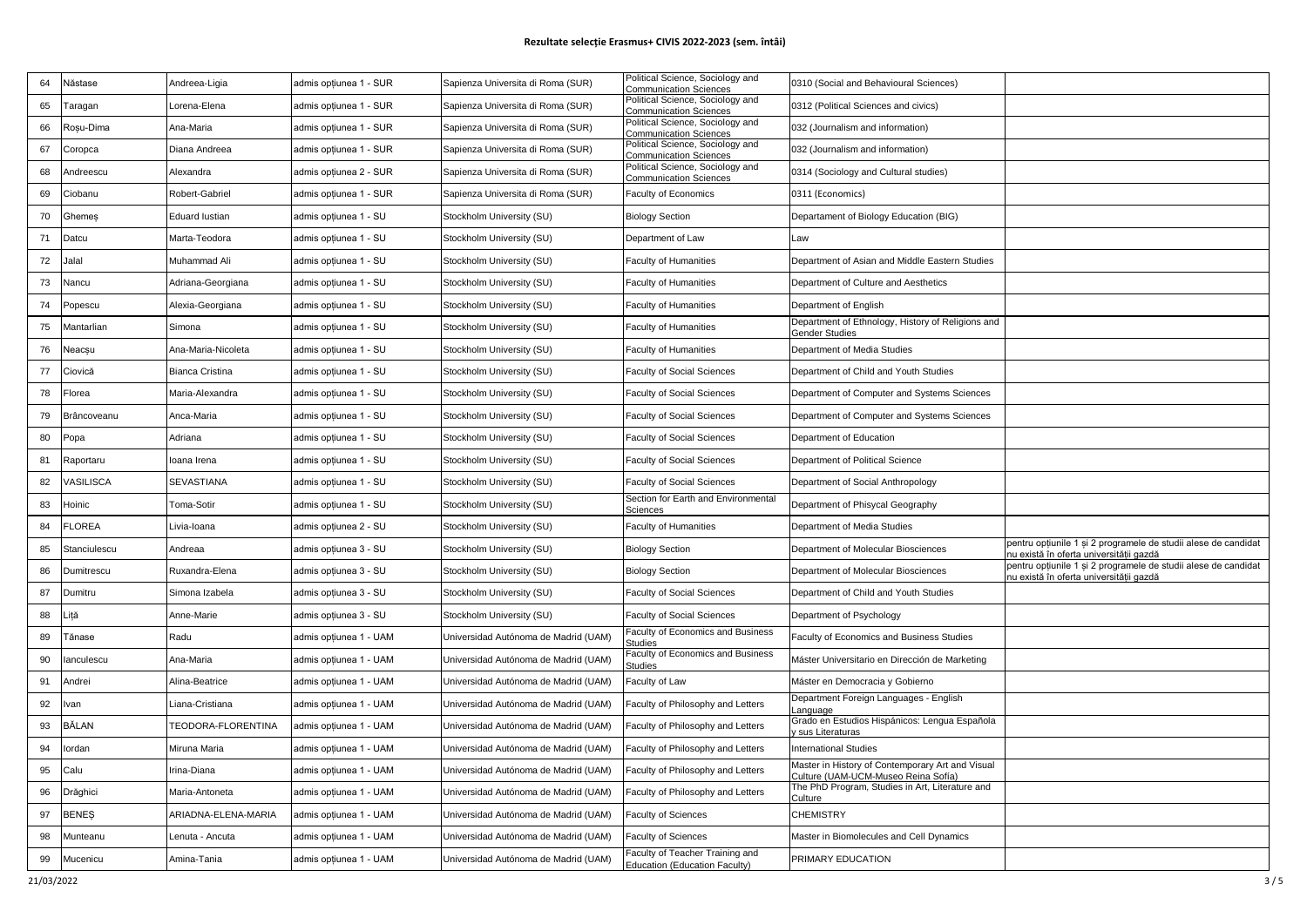| 100 | Onodi              | Andrei Antonio          | admis optiunea 2 - UAM | Universidad Autónoma de Madrid (UAM) | Faculty of Philosophy and Letters                           | Grado en Historia                                                | pentru opțiunea 1 programul de studii ales de candidat nu<br>există în oferta universității gazdă         |
|-----|--------------------|-------------------------|------------------------|--------------------------------------|-------------------------------------------------------------|------------------------------------------------------------------|-----------------------------------------------------------------------------------------------------------|
| 101 | <b>CUCLEA</b>      | ALESSANDRA MARIA        | admis optiunea 2 - UAM | Universidad Autónoma de Madrid (UAM) | Faculty of Psychology                                       | Psychology                                                       |                                                                                                           |
| 102 | onescu             | Radu-Constantin         | admis optiunea 2 - UAM | Universidad Autónoma de Madrid (UAM) | School of Engineering                                       | <b>Computer Sciences</b>                                         |                                                                                                           |
| 103 | Serban             | Mihaela-Octavia         | admis optiunea 3 - UAM | Universidad Autónoma de Madrid (UAM) | Faculty of Law                                              | Master's in Democracy and Government (Code<br>720)               |                                                                                                           |
| 104 | Voicu              | Andreea Maria           | admis optiunea 3 - UAM | Universidad Autónoma de Madrid (UAM) | Faculty of Law                                              | South European Studies (Erasmus Mundus)                          | pentru optiunile 1 si 2 programele de studii alese de candidat<br>nu există în oferta universitătii gazdă |
| 105 | Gîndu-Găbăroi      | Mălina                  | admis optiunea 1 - ULB | Université Libre de Bruxelles (ULB)  | Faculty of Letters, Translation &<br>Communication          | Journalism                                                       |                                                                                                           |
| 106 | Al-Sharoufi        | Zahra                   | admis optiunea 1 - ULB | Université Libre de Bruxelles (ULB)  | Faculty of Letters, Translation &<br>Communication          | Linguistics                                                      |                                                                                                           |
| 107 | Masgras            | Alina Sorina            | admis optiunea 1 - ULB | Université Libre de Bruxelles (ULB)  | Faculty of Letters, Translation &<br>Communication          | Performing arts                                                  |                                                                                                           |
| 108 | Bădărău            | Valentina-Maria-Andreea | admis optiunea 1 - ULB | Université Libre de Bruxelles (ULB)  | Faculty of Letters, Translation &<br>Communication          | School of Translation and Interpreting                           |                                                                                                           |
| 109 | Staicu             | Maria-Sofia             | admis optiunea 1 - ULB | Université Libre de Bruxelles (ULB)  | Faculty of Philosophy and Social<br>Sciences                | Department of History, Arts & Archeology                         |                                                                                                           |
| 110 | <b>MIGDALOVICI</b> | <b>TEODORA</b>          | admis optiunea 1 - ULB | Université Libre de Bruxelles (ULB)  | Faculty of Philosophy and Social<br>Sciences                | Department of History, Arts & Archeology                         |                                                                                                           |
| 111 | Costache           | Denisa-Alexandra        | admis optiunea 1 - ULB | Université Libre de Bruxelles (ULB)  | Faculty of Philosophy and Social<br>Sciences                | Department of Philosophy, Ethics, Religion &<br>secular sciences |                                                                                                           |
| 112 | Budeanu            | llinca                  | admis optiunea 1 - ULB | Université Libre de Bruxelles (ULB)  | Faculty of Philosophy and Social<br>Sciences                | Department of Philosophy, Ethics, Religion &<br>secular sciences |                                                                                                           |
| 113 | Fartan             | George Sebastian        | admis optiunea 1 - ULB | Université Libre de Bruxelles (ULB)  | Faculty of Philosophy and Social<br>Sciences                | Department of Political Sciences                                 |                                                                                                           |
| 114 | Cadelnic           | lgor                    | admis optiunea 1 - ULB | Université Libre de Bruxelles (ULB)  | Faculty of Philosophy and Social<br>Sciences                | Department of Political Sciences                                 |                                                                                                           |
| 115 | NGUYEN             | HONG HA                 | admis optiunea 1 - ULB | Université Libre de Bruxelles (ULB)  | Faculty of Philosophy and Social<br>Sciences                | Department of Social Sciences and Labour<br>Sciences             |                                                                                                           |
| 116 | Băjănaru           | Carmen-Andreea          | admis optiunea 1 - ULB | Université Libre de Bruxelles (ULB)  | Faculty of Psychological and<br><b>Educational Sciences</b> | Faculty of Psychological and Educational Sciences                |                                                                                                           |
| 117 | Tomescu            | Maria Irina             | admis optiunea 1 - ULB | Université Libre de Bruxelles (ULB)  | Faculty of Psychological and<br><b>Educational Sciences</b> | Faculty of Psychological and Educational Sciences                |                                                                                                           |
| 118 | <b>FRIGIOIU</b>    | DIANA-MIHAELA           | admis optiunea 1 - ULB | Université Libre de Bruxelles (ULB)  | <b>Faculty of Sciences</b>                                  | Biology                                                          |                                                                                                           |
| 119 | Prisacari          | Mihaela                 | admis optiunea 1 - ULB | Université Libre de Bruxelles (ULB)  | <b>Faculty of Sciences</b>                                  | Chemistry                                                        |                                                                                                           |
| 120 | Cobzaru            | Denisa Maria            | admis optiunea 2 - ULB | Université Libre de Bruxelles (ULB)  | Faculty of Letters, Translation &<br>Communication          | Modern Languages                                                 | candidata nu are cunostinte de limba germană (nivel min. B1)<br>dovedite cu atestat - pentru optiunea 1   |
| 121 | Saulescu           | Bianca-Maria            | admis optiunea 2 - ULB | Université Libre de Bruxelles (ULB)  | Faculty of Letters, Translation &<br>Communication          | Modern Languages                                                 | pentru opțiunea 1 domeniul de studii ales nu există în oferta<br>universitătii gazdă                      |
| 122 | <b>Bratosin</b>    | Bianca-Maria            | admis optiunea 2 - ULB | Université Libre de Bruxelles (ULB)  | Faculty of Philosophy and Social<br>Sciences                | Department of Political Sciences                                 | pentru optiunea 1 programul de studii ales de candidat nu<br>există în oferta universității gazdă         |

|            | LISTĂ DE REZERVE / Reserve list:                              |                           |                                                                                                                                    |                                                                                                                                                                                                                                                                                                                           |                                                                                                                                             |                                                                                                                                                     |                                                                                                                  |                                 |  |  |  |  |  |  |  |                                                                          |
|------------|---------------------------------------------------------------|---------------------------|------------------------------------------------------------------------------------------------------------------------------------|---------------------------------------------------------------------------------------------------------------------------------------------------------------------------------------------------------------------------------------------------------------------------------------------------------------------------|---------------------------------------------------------------------------------------------------------------------------------------------|-----------------------------------------------------------------------------------------------------------------------------------------------------|------------------------------------------------------------------------------------------------------------------|---------------------------------|--|--|--|--|--|--|--|--------------------------------------------------------------------------|
| Nr.<br>Crt | Numele de familie<br>(conform CI) / Family<br>name (as in ID) | / First name/s (as is ID) | Rezultate preliminarii selectie<br>Prenumele (conform CI)   Erasmus+ CIVIS / Preliminary<br>results for Erasmus+CIVIS<br>selection | Observații rezultate selecție /<br><b>Comments on selection results:</b>                                                                                                                                                                                                                                                  | <b>Optiunea 1 / Option 1</b>                                                                                                                | <b>Optiunea 2 / Option 2</b>                                                                                                                        | <b>Optiunea 3 / Option 3</b>                                                                                     |                                 |  |  |  |  |  |  |  |                                                                          |
|            | <b>Burete</b>                                                 | Daria-Maria               | <b>REZERVÅ</b>                                                                                                                     |                                                                                                                                                                                                                                                                                                                           | Sapienza Universita di Roma,<br>Medicine and Psychology,<br>0313 Psychology                                                                 | Université Libre de Bruxelles, Faculty of<br>Psychology and Education Sciences, 313<br>Psychology                                                   | Universidad Autónoma de Madrid.<br>Faculty of Psychology,<br>Psychology                                          |                                 |  |  |  |  |  |  |  |                                                                          |
|            | Stoica                                                        | Viviana Elena             | REZERVĂ pentru Sapienza<br>Universita di Roma                                                                                      | Sapienza Universita di Roma, Faculty<br>of Political Science, Sociology and<br>Communication Sciences, 0310<br>(Social and Behavioural Sciences<br>Acesti candidati pot deveni titulari pentru<br>Stockholm University,<br>Faculty of Humanities,<br>există renuntări ale candidatilor declarati<br>Department of English | Sapienza Universita di Roma, Faculty of Political<br>Science, Sociology and Communication Sciences<br>0310 (Social and Behavioural Sciences | Sapienza Universita di Roma, Faculty of Political Science,<br>Sociology and Communication Sciences, 0310 (Social and<br><b>Behavioural Sciences</b> |                                                                                                                  |                                 |  |  |  |  |  |  |  |                                                                          |
|            | Cononov                                                       | Maria-Alexandra           | REZERVĂ pentru Stockholm<br>University                                                                                             |                                                                                                                                                                                                                                                                                                                           | una dintre optiunile alese, în cazul în care                                                                                                |                                                                                                                                                     |                                                                                                                  | titulari pentru acea optiune. / |  |  |  |  |  |  |  | Stockholm University,<br>Faculty of Humanities,<br>Department of English |
|            | Rosu                                                          | Teodora Ioana             | <b>REZERVÅ</b>                                                                                                                     | These candidates may be admitted on<br>condition of the withdrawal of the grantees 022 (Humanities - except languages)<br>for ano of the three options                                                                                                                                                                    | Sapienza Universita di Roma,<br>Faculty of Humanities.                                                                                      | Stockholm University,<br>Faculty of Humanities,<br>Department of Culture and Aesthetics                                                             | Université Libre de Bruxelles.<br>Faculty of Philosophy and Social Sciences,<br>Department of Political Sciences |                                 |  |  |  |  |  |  |  |                                                                          |